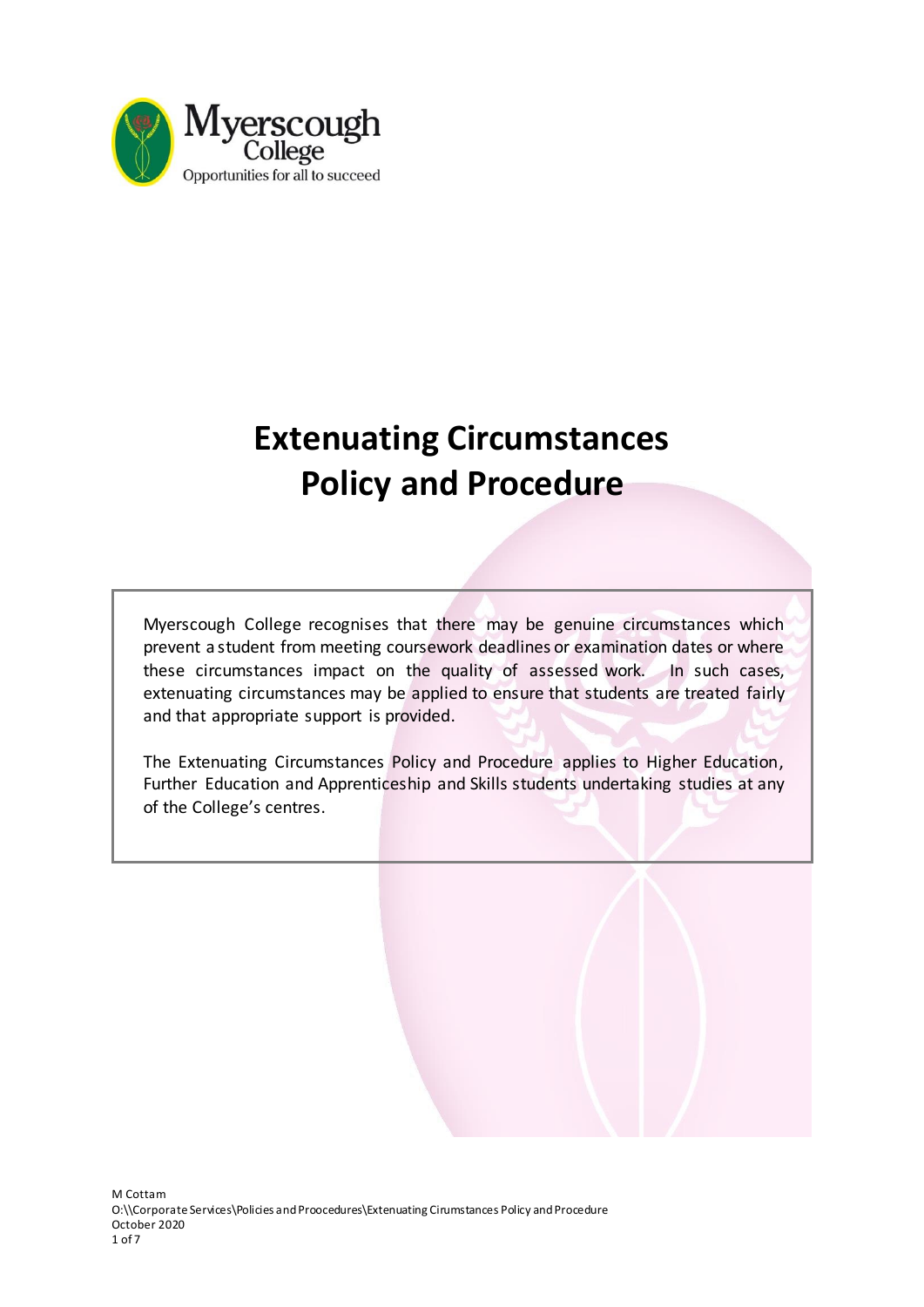# **Introduction**

The Extenuating Circumstances Policy and Procedure is not intended to address day to day requests for extensions or other matters, which should be dealt with at the time by Course or Module Tutors.

Arrangements for assessment extensions for Higher Education students are detailed in section 3 of the University of Central Lancashire (UCLan) Assessment Handbook which can be found on the UCLan website.

Where students identify concerns with mental health and wellbeing that are affecting their studies, these should be discussed with their tutor/Progress Coach in tutorials, and referred to the Student Support Services as appropriate. Details of such concerns and the support provided should be recorded on Pro-monitor.

## **Higher Education**

For all applications for extenuating circumstances from Higher Education students, the Academic Regulations and guidance of the validating University are followed.

The UCLan procedures for extenuating circumstances are detailed in their 'Mitigating Circumstances' process as detailed in the University Academic Regulations section G9 and in section 4 of the UCLan Assessment Handbook. These are located on the UCLan website.

Applications for extenuating circumstances for Higher Education students are made using the UCLan online 'Mitigating Circumstances' application process via MyUCLan. Further guidance for students on Mitigating Circumstances and how to apply, are also found on the UCLan website.

Students are informed of the outcome of their application via their College email and/or their UCLan email. The outcome is copied to the Chair of the HE Assessment Board, the Course Tutor and the appropriate Head of Area.

## **Further Education/Apprenticeship & Skills**

The procedure for applying for extenuating circumstances at Myerscough College for Further Education and Apprenticeship & Skills students is as follows:

## **1. Adjustment of a Submission Deadline for a Single Assignment**

- Where extenuating circumstances cause difficulty in meeting an assignment deadline, the student should discuss the situation with the Module Tutor concerned.
- The Module Tutor may, if the circumstances are judged to justify it, alter the submission deadline. The Module Tutor will then notify the Course Tutor of any changes made.
- When an assessment or assignment submission date is extended it should not be extended beyond the date of the next FE Performance Board.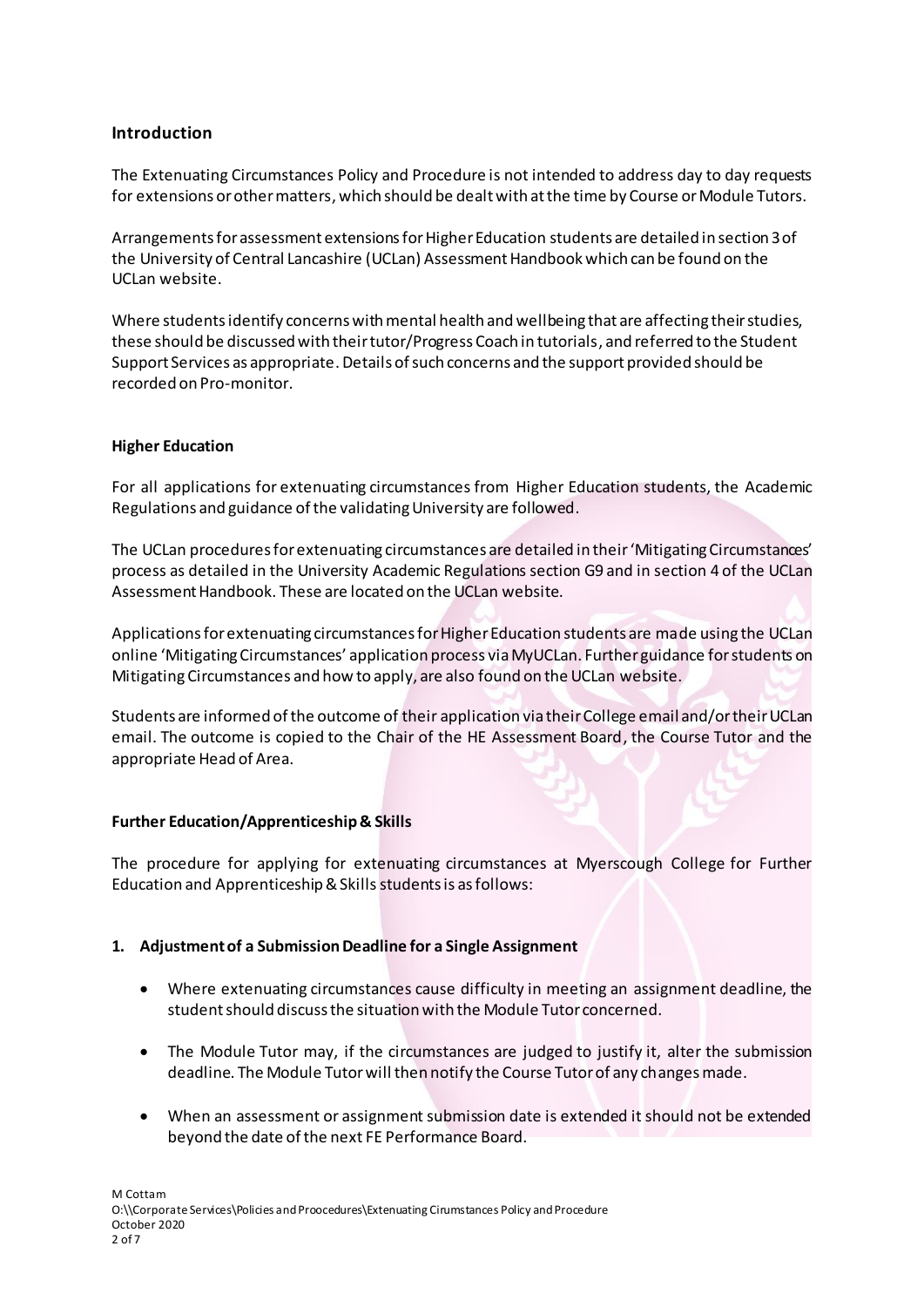# **2. Adjustment of a Submission Deadline for more than one Assessment or Assignment**

- Where extenuating circumstances are of a serious nature or are likely to be prolonged, the student should discuss the situation with the Programme Leader.
- If the circumstances justify, it may then be possible to amend the schedule of the course assignment deadlines and/or examination dates for the student.
- When an assessment or assignment submission date is extended it should not be extended beyond the date of the next FE/Apprenticeship & Skills Performance Board.

# **3. Failure to Undertake an Examination due to Extenuating Circumstances**

- Where a student is unable to undertake an examination due to extenuating circumstances, they will be expected to take the examination at the next timetabled examination session.
- An application should then be made on the Extenuating Circumstances Application Form.

# **4. Application for Extenuating Circumstances**

- Applications for extenuating circumstances should be made at the earliest possible opportunity and always prior to 12 noon on the final day of the relevant term.
- Applications should include:
	- o A plain factual account of all the relevant factors relating to the application.
	- o Evidence to support the account eg Doctors Certificate(s), counsellor's report, hospital appointment cards.
- Applications for extenuating circumstances must be handed in to the Head of Area by 12 noon on the last day of the relevant term and a receipt will be issued to the student.
- When evidence is collated it will be reviewed by the Chair of the FE/Apprenticeship & Skills Performance Board prior to the board meeting.

## **5. Extenuating Circumstances that relate to Performance in an Examination**

- The application for extenuating circumstances that relate to performance in an assessment/examination will be made retrospectively to the Assessment/PerformanceBoard using the Further Education/Apprenticeship & Skills Extenuating Circumstances Application Form. This must be accompanied by a detailed written statement explaining the circumstances that affected the student at the time of the examination.
- The deadline for the submission of an application for extenuating circumstances that relate to performance in an examination is 12 noon on the last day of the relevant term.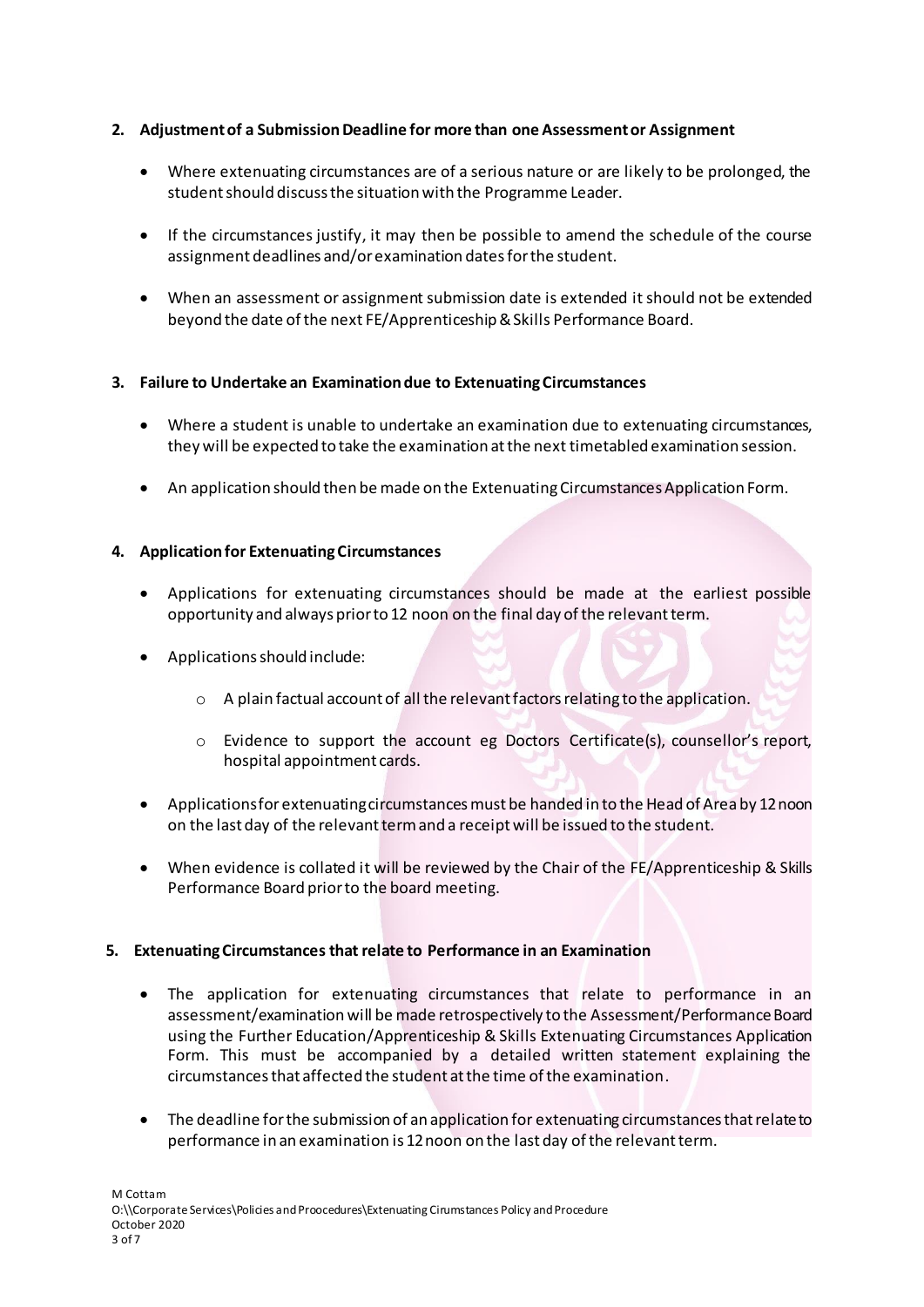## **6. Decision of the Performance Board**

The Performance Boards will make one of the following decisions:

- Allow an additional first sitting of an examination
- Allow a re-sitting of an examination or a re-submission of an assignment
- Allow a different form of assessment
- Determine a module pass and/or progression
- Deem that the application for extenuating circumstances has failed to meet the necessary criteria

Applicants for extenuating circumstances will receive feedback of the decision made by the Performance Board by letter from the chair of the Performance Board.

## **7. Documents Associated with this Policy**

- Myerscough College Further Education/Apprenticeship & Skills Extenuating Circumstances Application Form
- UCLAN Academic regulations
- UCLAN Assessment Handbook
- UCLAN Mitigating Circumstances Policy and Procedure
- QAA UK Quality Code for Higher Education

## **8. Appendices**

Appendix 1: Extenuating Circumstances Application Form – Further Education/Apprenticeship & Skills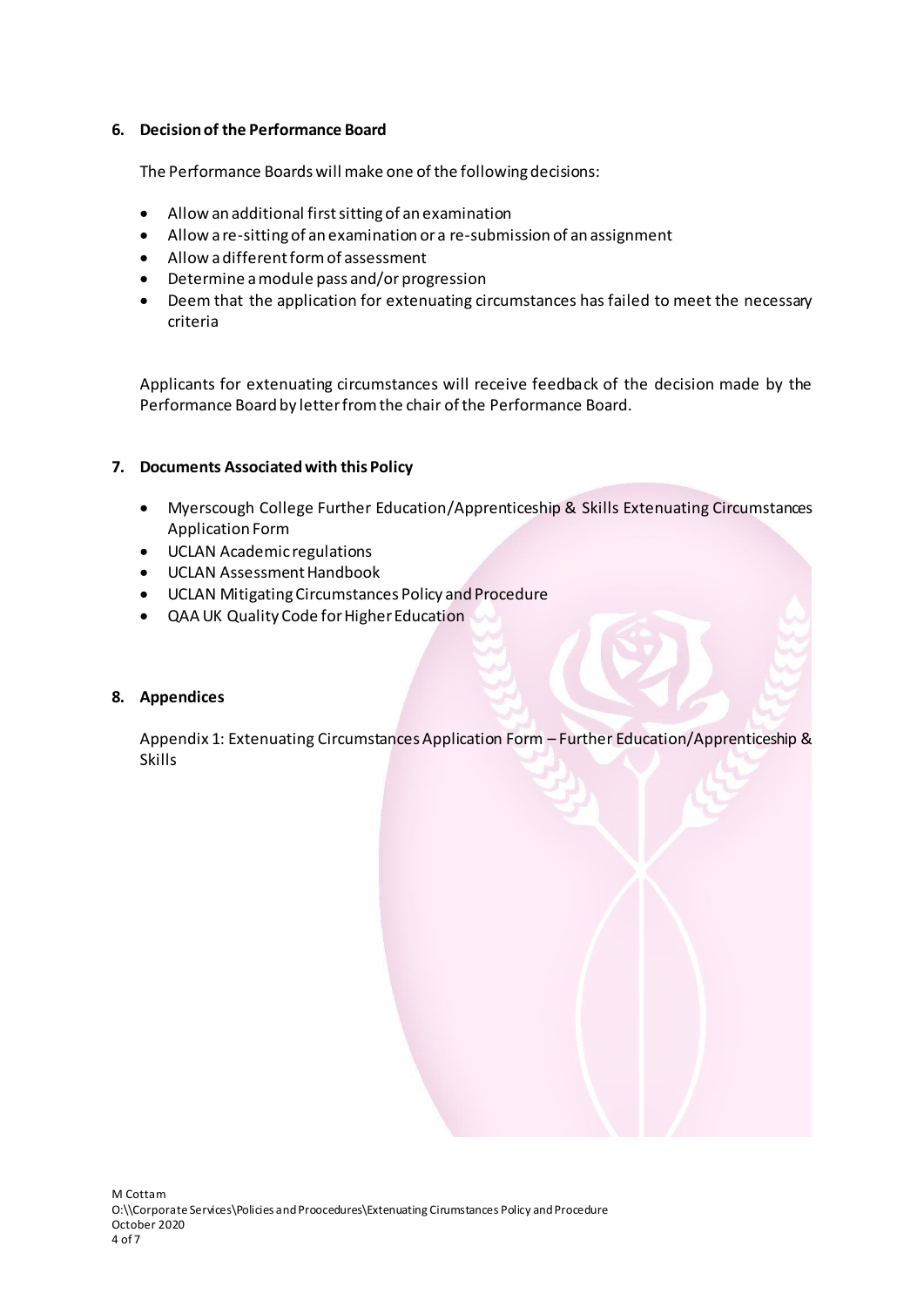

**Appendix 1**

# **Application for Extenuating Circumstances Further Education / Apprenticeships and Skills**

| <b>Dates Affected:</b>    | From: | To: |
|---------------------------|-------|-----|
| <b>Full Name:</b>         |       |     |
| <b>Student Number:</b>    |       |     |
| <b>College Campus:</b>    |       |     |
| <b>Full or Part Time:</b> |       |     |
| Year of Study:            |       |     |

| <b>Course Title:</b>   |  |
|------------------------|--|
| <b>Course Tutor:</b>   |  |
| <b>College Campus:</b> |  |

# **This application is relevant to the following Modules:**

*(enter only those modules which have been affected by your circumstances)*

|                         | <b>Module Code</b> | <b>Module Title</b> |
|-------------------------|--------------------|---------------------|
|                         |                    |                     |
| $\mathbf{z}$            |                    |                     |
| $\overline{\mathbf{z}}$ |                    |                     |
| Δ                       |                    |                     |
| Е                       |                    |                     |

## **DEADLINES FOR SUBMISSION:**

Applications must be submitted by 12 noon on the final day of the relevant term.

## **DECLARATION:**

*\* Please place a tick in the box against one of the following statements:*

| * understand that these circumstances will be disclosed in confidence to those Assessment<br>Boards considering my module grades, progression or final award |
|--------------------------------------------------------------------------------------------------------------------------------------------------------------|
| * wish these circumstances to be disclosed only to the Chair of the Assessment Boards                                                                        |

M Cottam

O:\\Corporate Services\Policies and Proocedures\Extenuating Cirumstances Policy and Procedure October 2020

5 of 7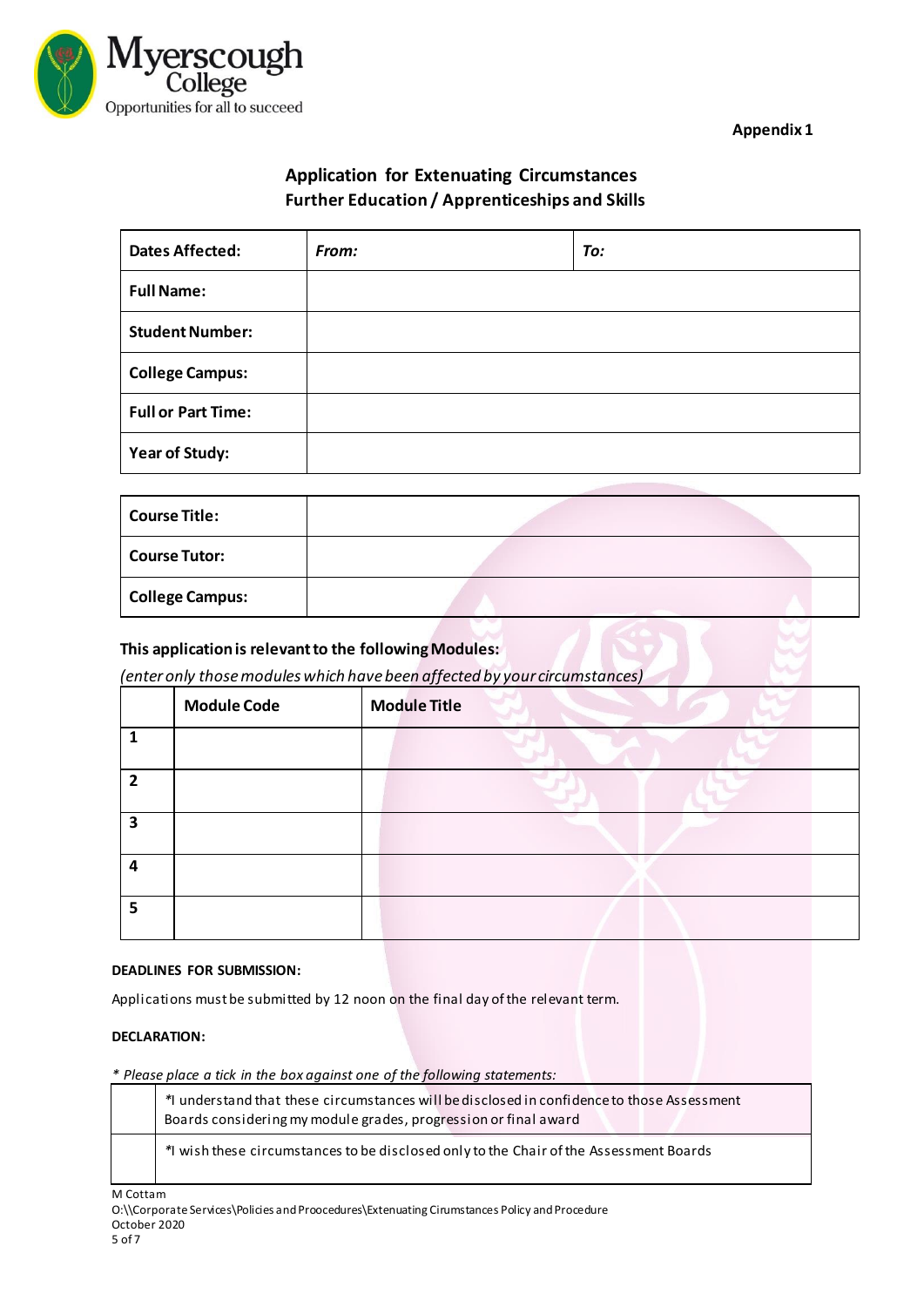# **Guidance for Further Education and Apprenticeship & Skills Students Applying for Extenuating Circumstances**

These guidelines describe the process you should use when applying for approval to amend your assessment or examination schedule due to extenuating circumstances. All Further Education and Apprenticeship & Skills students at the College are eligible to apply.

## **What are Extenuating Circumstances?**

These are any factors which may be beyond your control and which may affect your ability to undertake an assignment, assessment or examination. Examples of extenuating circumstances are significant periods of illness, accidents or serious personal problems. Conditions such as common colds, hay fever etc would not qualify unless the effects were severe. In these cases, a Doctor's note is required.

If you are not sure whether your situation will be considered to be an extenuating circumstance, please talk to your Course Tutor.

#### **Adjustment of a Submission Deadline for a Single Assignment**

If circumstances have caused you difficulty in handing in an assignment the situation should be discussed with your relevant Module Tutor. The Module Tutor may, if circumstances justify it, alter the submission date for you.

#### **Adjustment of a Submission Deadline for more than one Assessment or Assignment**

Where circumstances are of a serious nature and are likely to be prolonged, you should discuss the situation and reasons with your Course Tutor. It may be possible to amend the course assessments/assignments submission dates for you.

An application should then be made on the Extenuating Circumstances Further Education/Apprenticeship & Skills Application Form using the procedure below.

#### **Failure to Undertake an Examination due to Extenuating Circumstances**

If you are unable to undertake an examination due to extenuating circumstances you will be required to take the examination at the next timetabled examination session. An application should be made on the Extenuating Circumstances Application Form using the following procedure:

#### **Applying for Extenuating Circumstances**

Applications for extenuating circumstances must always be made at the earliest opportunity and always prior to 12 noon on the final day of the relevant term. The application form and envelope can be obtained from Curriculum Administration. Your application should include:

- An account of all the relevant factors relating to the application
- Evidence to support the account: for example, doctor's certificate, counsellor's report or hospital appointment card(s). Please note that only the original documentation will be accepted.

The completed application form must be handed in to Curriculum Administration by 12 noon on the final day of the relevant term, and a receipt will be issued. This receipt must be retained as evidence that the application has been submitted.

#### **Decisions relating to Extenuating Circumstances:**

A number of decisions regarding the application for Extenuating Circumstances may be made. Speak to your Programme Leader for details of these. The outcome will be communicated to you after the appropriate Assessment Board.